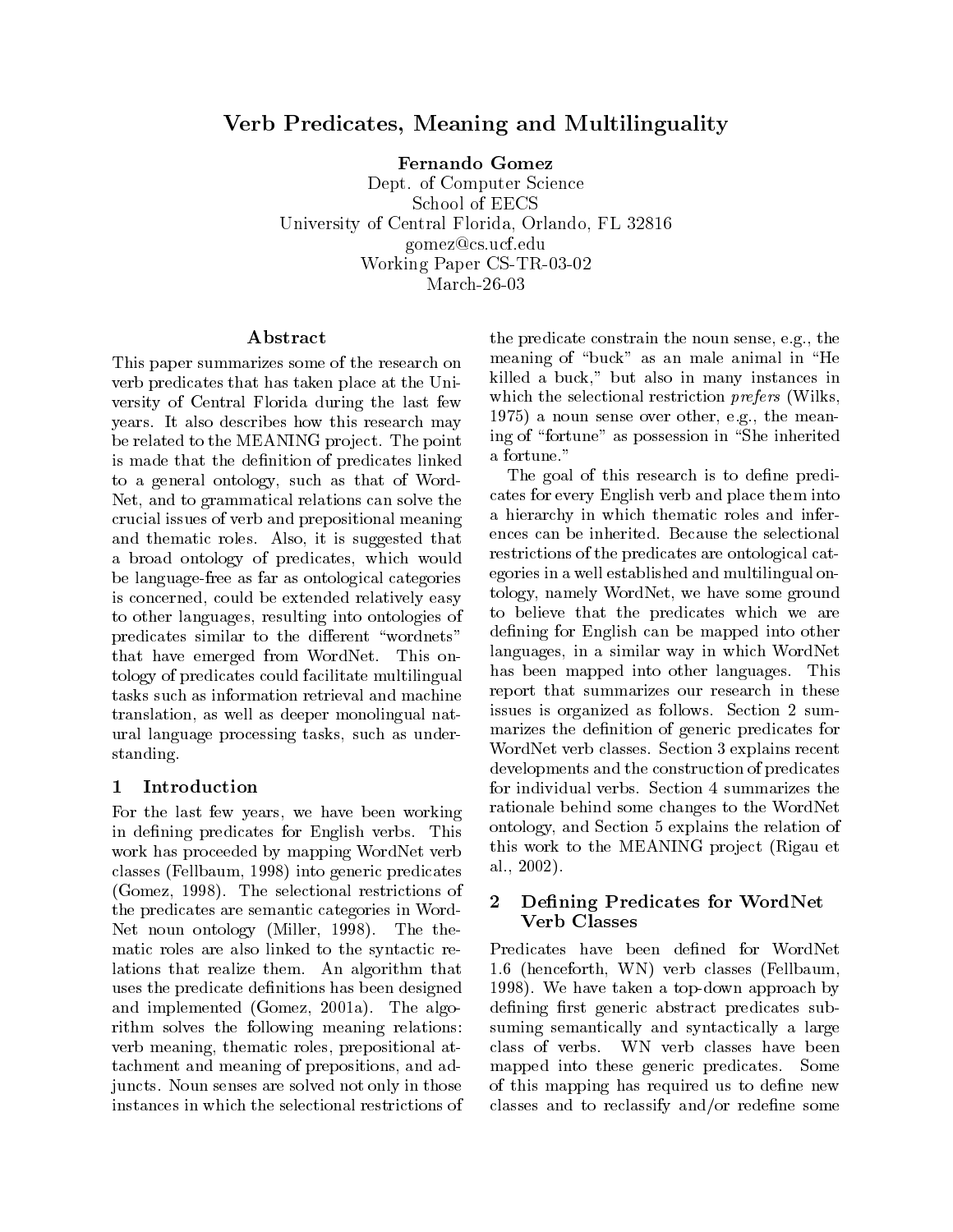WN classes and subclasses (Gomez, 1998). The predicates form a hierarchy in which thematic roles and inferences are inherited by subpredicates from their superpredicates. One major consequence that derives from mapping verb classes into abstract semantic predicates is coalescing several WN senses into a predicate, which reduces the systemic polysemy in some WN senses.

The *differentia* between a predicate and its subpredicate are given by one or more of the following: a) different selectional restrictions for the thematic roles, b) different syntactic relations for the thematic roles, and c) different sets of inferences associated with the subpredicates. For instance, the predicate walk (walk1 in WN) (not to be confused with the verb "walk") inherits the agent, to-loc, from $loc,$  and also the *distance* (e.g. "She walks two miles.") from the generic predicate *change-of*location-by-animate-being, but the instrument is very specific to it. One does not want to take "in the ship" as the *instrument* of the predicate walk in "He walks in his ship." Compare to "She went to the island in her ship." In our ontology, the predicate  $\text{fill}$  (fill1 in WN) is a subpredicate of cause-to-change-location, which expresses a cause of change of location of something other than the agent; although the agent may have also changed location. The goal of  $fill$ is realized by the object, e.g. "She filled the  $tank$ " and the *theme* by a [with NP] prepositional phrase, which clearly differs from how those roles are realized in the generic predicate cause-to-change-location. Subpredicates inherit all the thematic roles not listed in their definitions from their parent predicates.

The semantic interpretation algorithm (Gomez, 2001a) is activated by the parser after parsing a clause. The parser does not resolve structural ambiguity, which is delayed until semantic interpretation. Our mapping of WN verb synsets to predicates provides a list containing the predicates for the verb of the clause. The goals of the algorithm are to select one predicate from that list, attach PPs and identify thematic roles and adjuncts. All these tasks are simultaneously achieved. For each syntactic relation (SR) in the clause (starting with the NP complements) and for every predicate in the list of predicates, the algorithm checks if the predicate explains the SR. A predicate explains an SR if there is a thematic role in the predicate realized by the SR and the selectional restrictions of the thematic role subsume the ontological category of the head noun of the syntactic relation. This process is repeated for each SR in the clause and each predicate in the list of predicates. Then, the predicate that explains the most SRs is selected as the meaning of the verb. The thematic roles of the predicate have been identied as a result of this process. In case of ties, the predicate having the greatest number of thematic roles realized isselected. Every syntactic relation that has not been linked to a thematic role must be an adjunct or an NP modifier. The entries for adjuncts are stored in the root node *action* and are inherited by all predicates. Adjuncts are identied after the meaning of the verb has been determined because they do not belong to argument structure of the predicate.

# 3 Defining Predicates for Individual

See (Gomez, 2003) for a detailed discussion of the issues discussed in this section. Our subsequent research has shown that our initial working hypothesis that the denition of a generic predicate for a WN class would also apply to most verb forms under that class does not hold in many cases. The reasons for this is that many verbs under a class realize their thematic roles by different selectional restrictions and syntactic relations. Even, in many instances, verb forms in the same synset list differ semantically and syntactically with their selectional restrictions and syntactic relations. The concept of troponymy (Fellbaum, 1998), which has been the criterion used for grouping verb classes in WN differs from the criterion that we have been applying in defining our predicate classes. namely the inheritance of thematic roles in a hierarchy of predicates. Notwithstanding these problems, WN verb classes have facilitated immensely our work and we owe much to them. Moreover, our insistence in working in a topdown fashion by first building generic predicates for WN verb classes has paid off because our mapping of 98% of WN verb classes into predicates has facilitated our subsequent task of defining predicates for individual verbs. The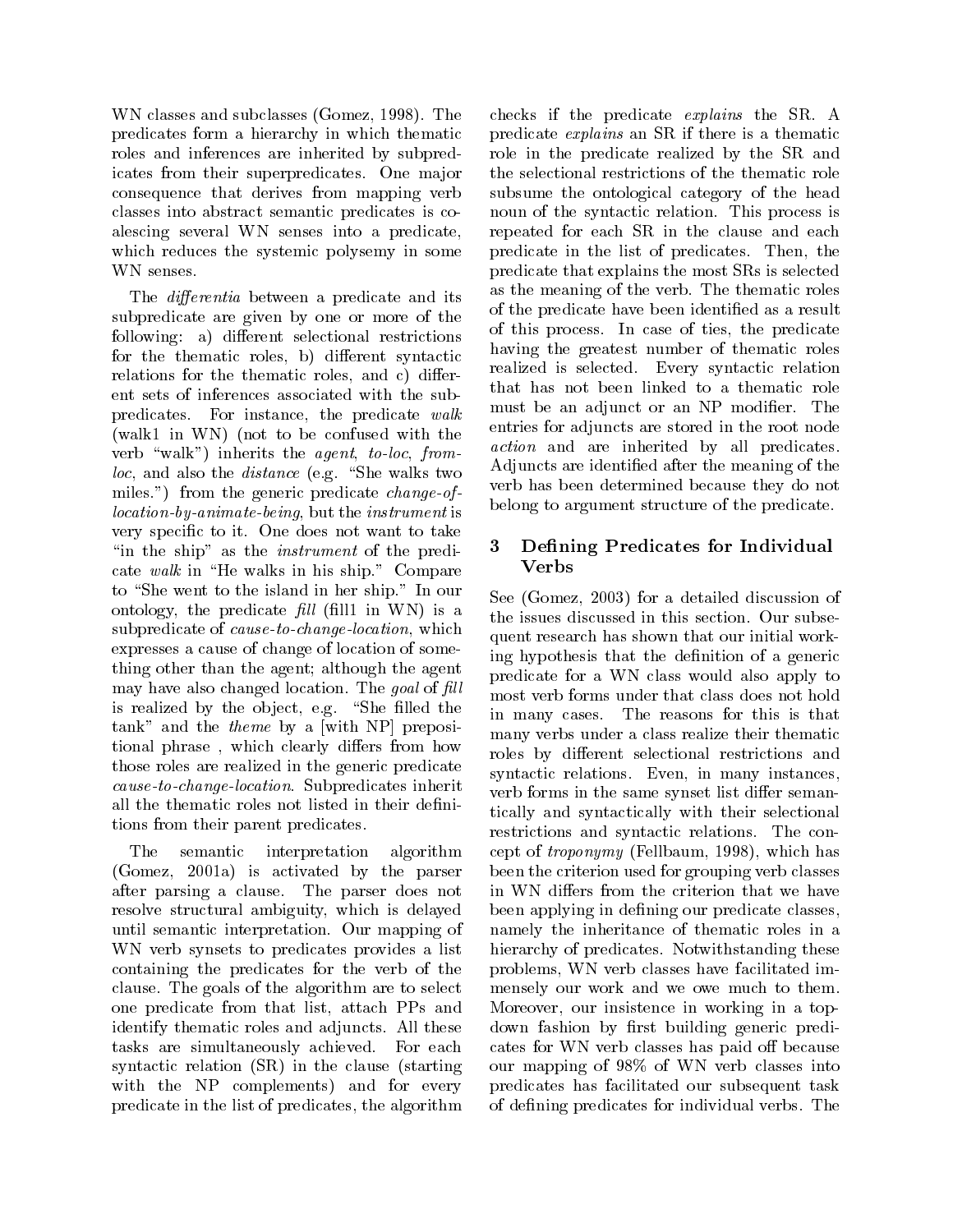definition of predicates for an individual verb is similar to the way in which the senses for a verb are listed in a dictionary. A dictionary provides the senses for each verb (and some dictionaries also give the prepositions for that sense if applicable). What dictionaries do not provide is a) a predicate for that sense and a hierarchy in which to insert it, b) the thematic roles for that  $\quad$  tion. predicate, and c) the syntactic relations and the ontological categories for the selectional restrictions. Section 5 gives an example of how one constructs predicates for an individual verb, the Spanish verb "dirigir." In (Gomez, 2003), we describe in detailed how these definitions take place. We also explain a software environment for the semiautomatic definition of predicates, consisting of a parser, the semantic interpreter that uses the predicates to interpret the sentence, a corpus (The World Book Encyclopedia, World Book, Inc. Chicago) divided into different sections for defining, refining and testing the predicate denitions, a skimmer that searches for sentences in the corpus containing the verb for which predicates are being defined, and a mechanism for dragging in sentences from the corpus. In that paper the reader also can find a description of the upper-level ontology of predicates, and the results of our testing of the predicates that we have defined for individual verbs. We have defined 3017 predicates and mapped 98% of WN verb classes into predicates.

### $\overline{4}$ 4 The WordNet Noun Ontology

See (Gomez, 2001b) for a detailed discussion of the issues discussed here. The noun ontology has undergone changes and reorganizations as dictated by the semantic interpretation algorithm. These changes have been very important because without them the algorithm would fail to interpret many sentences. Hence, the criteria for changing or reorganizing an ontological category has been dictated by the failure of interpreting a sentence. For instance, upon looking into the reasons why the interpreter failed to interpret the sentence "She placed the letter on the table," we found that the interpreter could not identify the theme of the predicate *place-put.* This was due to the fact that "letter" was not in the ontology as a *physical-thing*, and the selectional restriction for the theme of putplace requires a physical-thing. Of course, this is

not only true of "letter" but also of all concepts that have *written-communication1* as a superconcept (e.g, "They hid the charter in a tree."), because in WN written-communication1 is a subconcept of abstraction, and not of physicalthing. The solution has been to tangle writtencommunication to physical-thing and abstrac-

We illustrate the importance of these changes for semantic interpretation with two modifications to the WN noun ontology. The reader interested in these issues may want to look into the aforementioned paper. First of all, we have the distinction between physical-object and physical-thing. The concept of physicalthing corresponds to the WN concept of entity1. Most subconcepts of entiy1 are physical things. Those few concepts which are not, such as the synset *variable1* have been extracted from entity1. The concept of physical-thing is not the same as the concept of *physical-object*(*object1* in WN.) Physical-object subsumes objects that are countable while physical-thing includes concepts which are not countable such as the concept of substance, and concepts which are not physical ob jects such as the concepts of physical-process and natural-phenomenon. This distinction is very relevant in many many definitions of predicates. For instance, the concept Location1 is directly a subconcept of *physical-object* (object1) in WN. However, in our ontology, it is a subconcept of physical-thing. It seems that the concept *location* is not as much a *physical-object* as the concept, say, *pencil*. One finds the sentences "Peter threw/kicked the pencil/the cup" acceptable, but not "Peter threw/kicked Europe/the river" unless one is using them in a figurative sense. There are many predicates besides those expressed by the verbs "throw" and "kick" that prefer the concept of *physical-object* over the concept of physical-thing. The distinction is relevant to select not only the sense of verb, but also the sense of the noun. For instance, in the sentence "She broke the table," everybody would think of \table" as a piece of furniture, (senses  $2$  and  $3$ ) and not as a location \mesa, table" or any of the other senses for "table" listed by WN.

Consider the WN concept of space3 ("an empty area (usually bounded in some way between things)"), which is a subconcept of  $ab$ -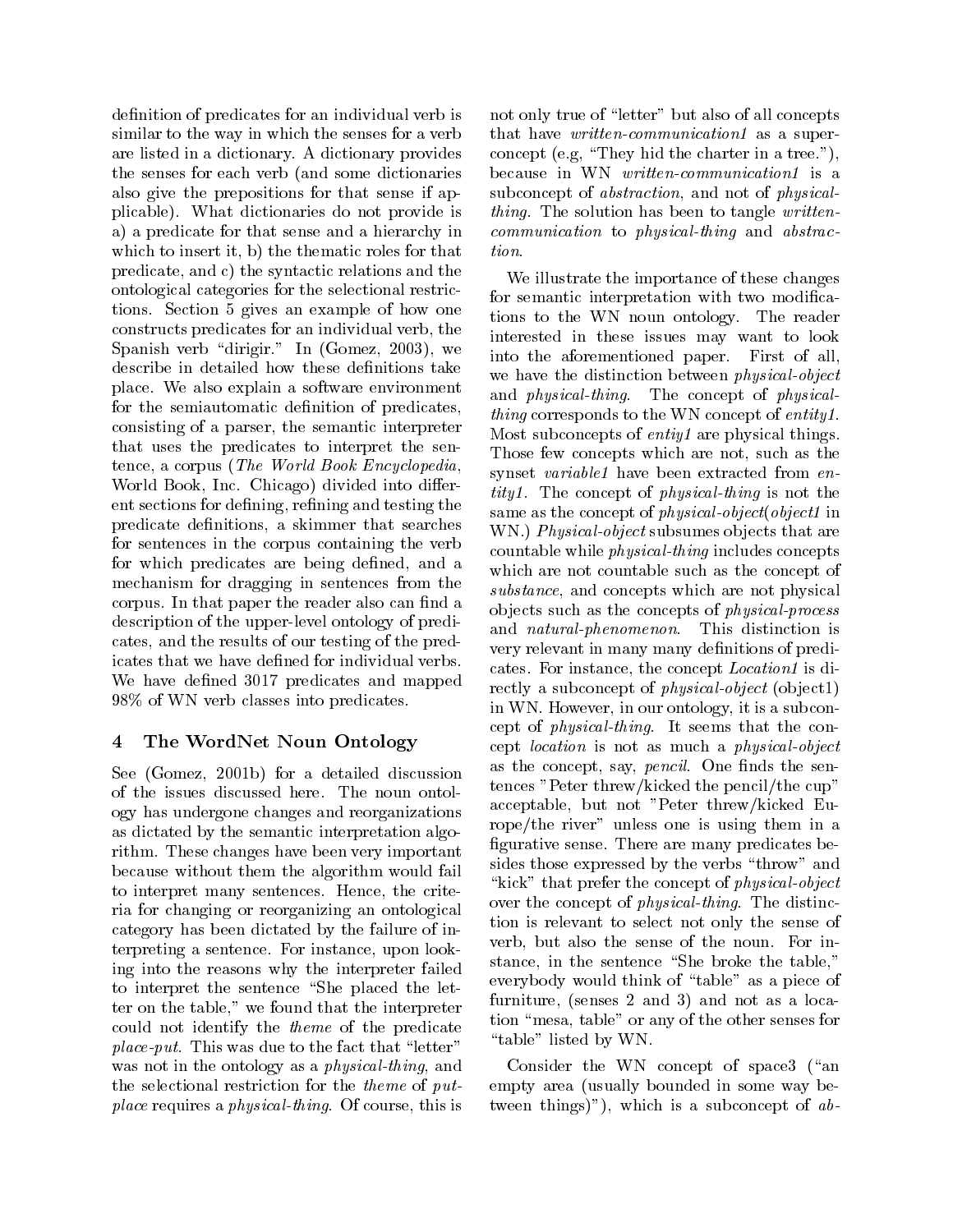straction (abstraction6) in WN, and includes the concepts of crevice, crack and others. However, instances of this concept are used many times in the selectional restrictions of the thematic roles of the predicates change-of-location and cause-to-change-location and others, which need a physical-thing in the selectional restric- $\ldots$  . For instance, the female instance which is the white white egg in a crewice, we can create in a crewice in a crewice single state in a crewice. The sh hides in a crewice  $\Gamma$ The solution is to tangle space3 to location, which is a *physical-thing* and to *abstraction*. See (Gomez, 2001b) for a detailed discussion of the concept space in WN and its changes. The distinction between physical-thing and abstraction has been critical in our modified upper-level WN ontology, since many figurative senses depend on this distinction.

## 5 Relation to the Meaning Project

The relation of our work to the MEANING project (Rigau et al., 2002) is rather strong. Our work deals with the issues of verb meaning, thematic relations, prepositional meaning, adjuncts and to a lesser extent with noun senses. We plan to quantify in a near future how much our selectional restrictions contribute to determining the meaning of the noun. It would be interesting to find out how much they can improve the percentages achieved by some of the noun senses methods (see (Ide and Veronis, 1998; Rigau et al., 1997; Yarowsky, 1995)). Another aspect in which our work relates to the MEAN-ING project is the important role that Wordnet plays within the MEANING research group (Vossen, 1998; Daude et al., 2000) and (Agirre and Martinez, 2002; Agirre et al., 2001). Another aspect in which we find intersection is the work reported in (McCarthy et al., 2001) about the automatic acquisition of selectional preferences and the disambiguation of noun and verb senses. Finally, our work can benefit greatly from one of the goals of the MEANING project, the construction of corpora across different languages. This is something that may impact the entire NLP community. But, perhaps the most fascinating aspect of our work is how the verb predicates that we have been building for English can be used to construct verb predicates for some of the languages targeted by the MEANING Project.

In the remainder of this section, we make

some *suggestions* of how a mapping from the English verb predicates onto verb predicates for other languages could take place. Because of our knowledge of Spanish, we will consider Spanish as the target language. Our very preliminary look into these issues shows that there is a great similarity between English and Spanish regarding the hierarchy of predicates and their selectional restrictions. The differences. of course, lie in the grammatical relations. Let us consider a large class of predicates, say change-of-location-by-animate, whose prototypical verbs are "walk,"("andar") "run" ("correr"), "go" ("ir,") etc. For these predicates, not only the selectional restrictions are identical, but also the grammatical relations: both classes of verbs are used mostly intransitively, subcategorize distance NPs (e.g. "She walked many miles") and almost the same class of prepositions. Consider the generic predicate causeto-change-location. The primary event expressed by this predicate is a cause of change of location of something other than the agent, although the agent may have also changed location. In "Mary carried the boxes to the house" the agent also has also moved, but the primary event is the fact that Mary caused a change of location of the boxes. In a sentence such as "The moon circles the earth," "the moon" is the theme and the agent or inanimate-cause is unknown. Within this predicate and its subpredicates, the similarities between both languages are very high. If one considers one of its subpredicate  $\text{fill}$ . Not only the selectional restrictions are the same "He filled the tank,"  $(\text{``Llenó el depósito''}),$  but also the grammatical relations. In both languages, the goal is realized by a direct object, and the *theme*, by the preposition "with" in English and "de" in Spanish. This is a very minor difference. When one considers change-of-state predicates, the similarities are striking. One may find some differences, which are very minor when one considers the relevance and scope of the mapping we have in mind. For instance, in English the theme can be expressed by a subject in "The door broke" while in Spanish needs also the marker "se," e.g., "La puerta se rompió." The same observations apply to other generic predicates such as think, decide, judge and their subpredicates. The selectional restrictions are identical, the dif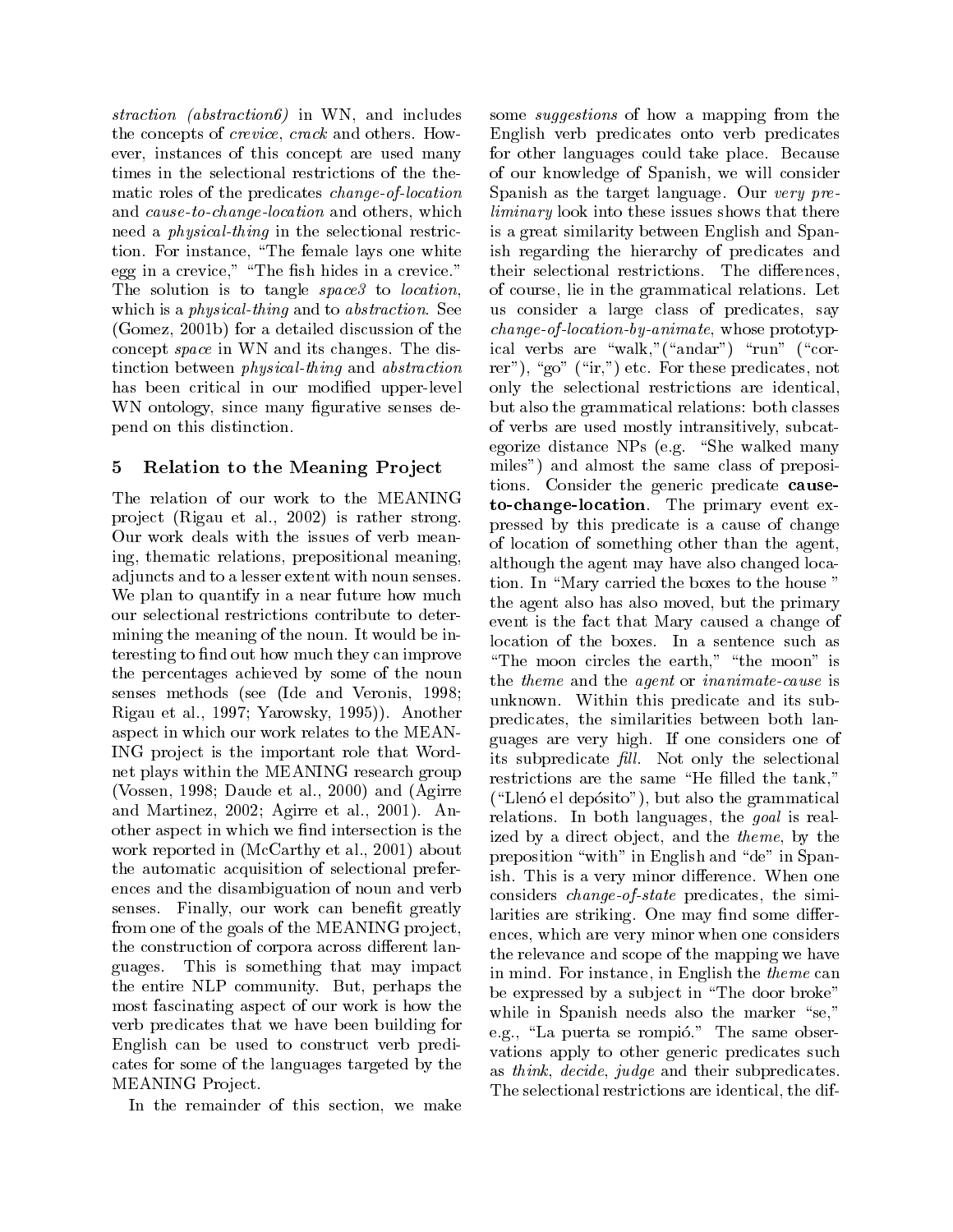ferences are in the grammatical relations which, in our preliminary opinion, would be very easy (that is, it will take little time) to map. The mapping can be automated and then corrected by editing it.

At the individual verb level there are differences, of course. Some verbs may have more senses/predicates in one language than in another, or different predicates. For instance, if one considers a Spanish verb such as "comer,"  $(*cat"$  in English) one can find that many of the predicates for "eat" also exist in Spanish, e.g., ingest food, corrode, use up, and others. The only thing needed for building those predicates for "comer" would be to copy those predicates from English, and do some minor editing. But, Spanish overloads the meaning of "comer" much more than English. We will illustrate that situation by defining some of the predicates for the Spanish verb "dirigir," which does not correspond to a single clear verb in English. This is a bottom up method that takes a Spanish-English dictionary entries as keys to provide the predicates. predicates and the control of the control of the control of the control of the control of the control of the control of the control of the control of the control of the control of the control of the control of the control

The first sense that the dictionary provides for "dirigir" is to manage people, organizations. Our software already provides automatic ways to display all the predicates for a given English verb. This is as simple as (display-predicates <sup>&</sup>lt;  $verb$ ), where  $\langle verb \rangle$  is any verb. The only thing one needs to do is to display the predicates for "manage" and insert under "dirigir" the predicate that means to manage people, organizations, which is manage-people-organizations. No syntactic changes are needed. Another sense for "dirigir" is to "address somebody." Again, one displays the predicates for "address" and brings in the predicate address-somebody. A syntactic change would be needed the recipient in Spanish is realized by a PP [a NP], while in English is by an object. The selectional restrictions are the same. Another sense is "to conduct" a musical group." The predicates for "conduct" already include that predicate, which is identical in Spanish. Another sense for "dirigir" is "to go towards." The predicates for "go" includes that predicate. The syntactic changes needed would be to add the prepositions " $a$ " and "hacia," and to ignore the personal pronouns in Spanish. We have listed in figure 1 the predicates for "dirigir" that we have dis-

```
[dirigir-personas-organizations(is-a(manage))(agent (human-agent) (subj))
(theme(human-agent organization) (obj))]
```

```
[dirigirse-a-alguien(is-a(speak-to-somebody))\mathcal{N} (and \mathcal{N} ) are all the agent and all the subject of \mathcal{N} , and a subject of \mathcal{N}(ignore(personal-pronoun) (pre-verbal-np))
\mathbf{r} , and a set \mathbf{r} and a set \mathbf{r} and a set \mathbf{r} and a set \mathbf{r}\mathcal{L} (pressure and propose and propose and propose and propose and propose and propose and propose and propose and propose are \mathcal{L}
```

```
[dirigir-un-grupo-musical(is-a(perform-play))(agent(human)(subj))(theme(musical_organization1) (obj))]
[dirigirse-a-un-lugar(is-a(change-location-by-animate-being))(1 - \alpha)^2 (human animal) (subject (1 - \alpha)^2
```

```
\mathcal{L} = \mathcal{L} , we have a proposition of \mathcal{L} = \mathcal{L} , we have the proposition of \mathcal{L} = \mathcal{L}\lambda . In this case, and the location physical contraction \lambda(a) \mathbf{p} and \mathbf{p} are presented as \mathbf{p} , \mathbf{p} , \mathbf{p} , \mathbf{p}
```
Figure 1: Some of the Predicates for the Spanish verb "dirigir."

cussed. The predicate is in Spanish, while its superpredicates and selectional restrictions are in English. The syntactic relations are: subj (subject), obj (object), prep (prepositional phrase) followed in parentheses by the prepositions that may introduce it, pre-verbal-np, a NP preceding the verb. The super-predicates for the predicate dirigir-personas-organizations are manage  $\Rightarrow$  exert-control-over  $\Rightarrow$  decide and the ones for dirigirse-a-alguien are speak-to-somebody  $\Rightarrow$  $speak-talk \Rightarrow trans\text{-}informumicate \Rightarrow in$  $teract \Rightarrow action$ . Every one of them applies also to Spanish. Note that this method of mapping does not only produce verb predicates for Spanish from English verb predicates, but also, with the same effort, a translation of English verb predicates onto Spanish verb predicates.

Our very preliminary analysis indicates that the English verb predicates can be used to semiautomatically construct Spanish verb predicates, and, as an extension, predicates for other Romance languages such as Catalan, Galician, Italian etc. without involving a great effort. We think that this is also the case for the construc